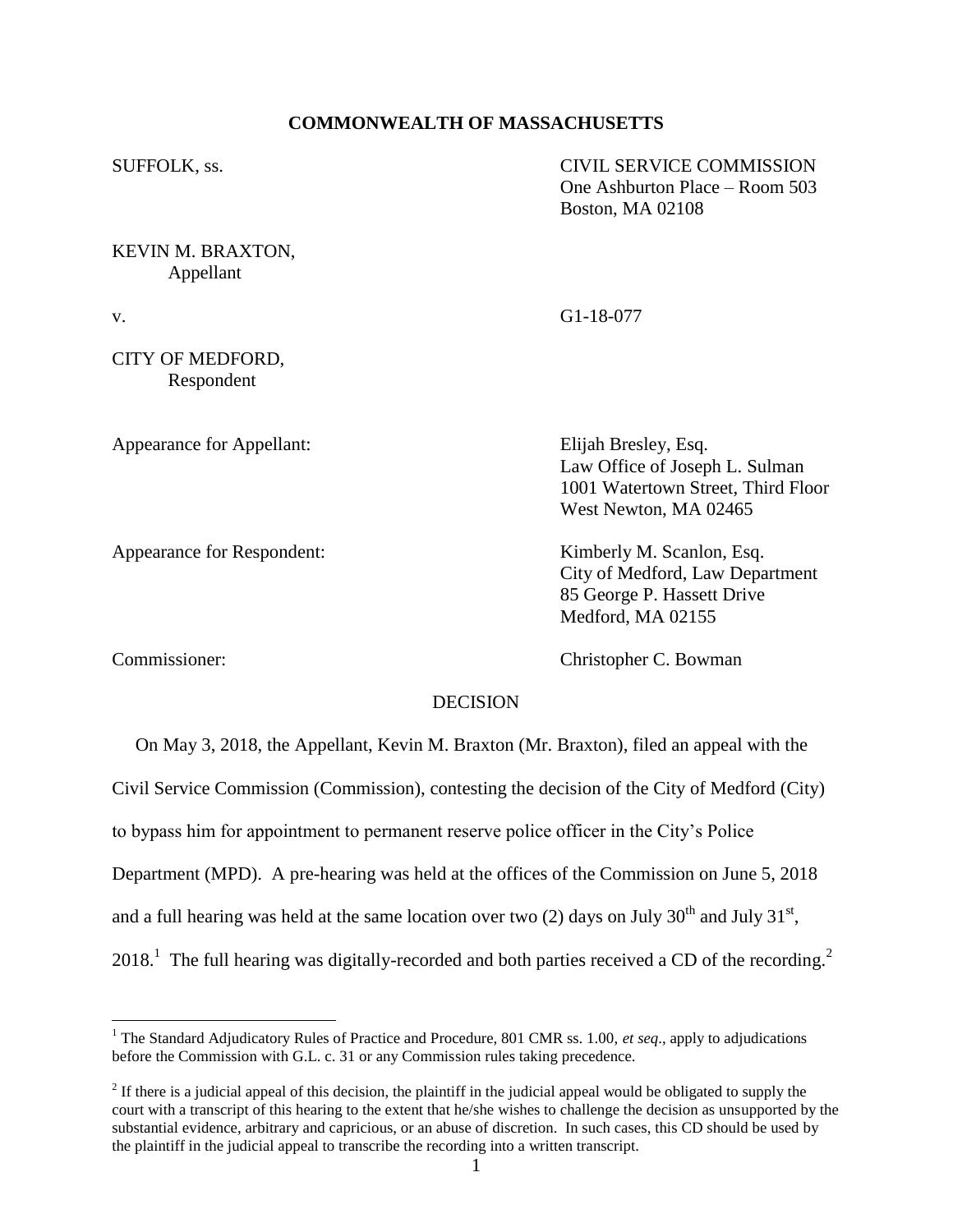## **FINDINGS OF FACT**

 Fourteen exhibits were entered into evidence (Respondent Exhibits 1-11 (R1 – R11) and Appellant Exhibits 1-3 ( $A1 - A3$ )). Based on these exhibits and the testimony of the following witnesses:

# *Called by the City:*

- Kevin Faller, Captain of the Medford Police Department
- John Buckley, Lieutenant of the Medford Police Department

## *Called by Mr. Braxton:*

- Kevin M. Braxton, Appellant
- Kevin Braxton Sr.; Appellant's Father and former Medford Police Detective;
- Barry Clemente, Captain of the Medford Police Department
- Joseph Casey, Lieutenant of the Medford Police Department

and taking administrative notice of all matters filed in the case; pertinent statutes, case law, regulations, rules, and policies; and reasonable inferences from the credible evidence; a preponderance of the evidence establishes the following facts:

## *Mr. Braxton*

 $\overline{a}$ 

- 1. Mr. Braxton is a thirty-four (34) year-old male who resides in Medford. He identified himself as "Black / Latino / Native American" on his student officer application. (Exhibit R4)
- 2. Mr. Braxton's family has a long tradition of serving in law enforcement, including his grandfather, who served as one the first black motorcycle police officers in Boston and his father, who served as a detective for the Medford Police Department. He has one (1) infant child. (Testimony of Mr. Braxton)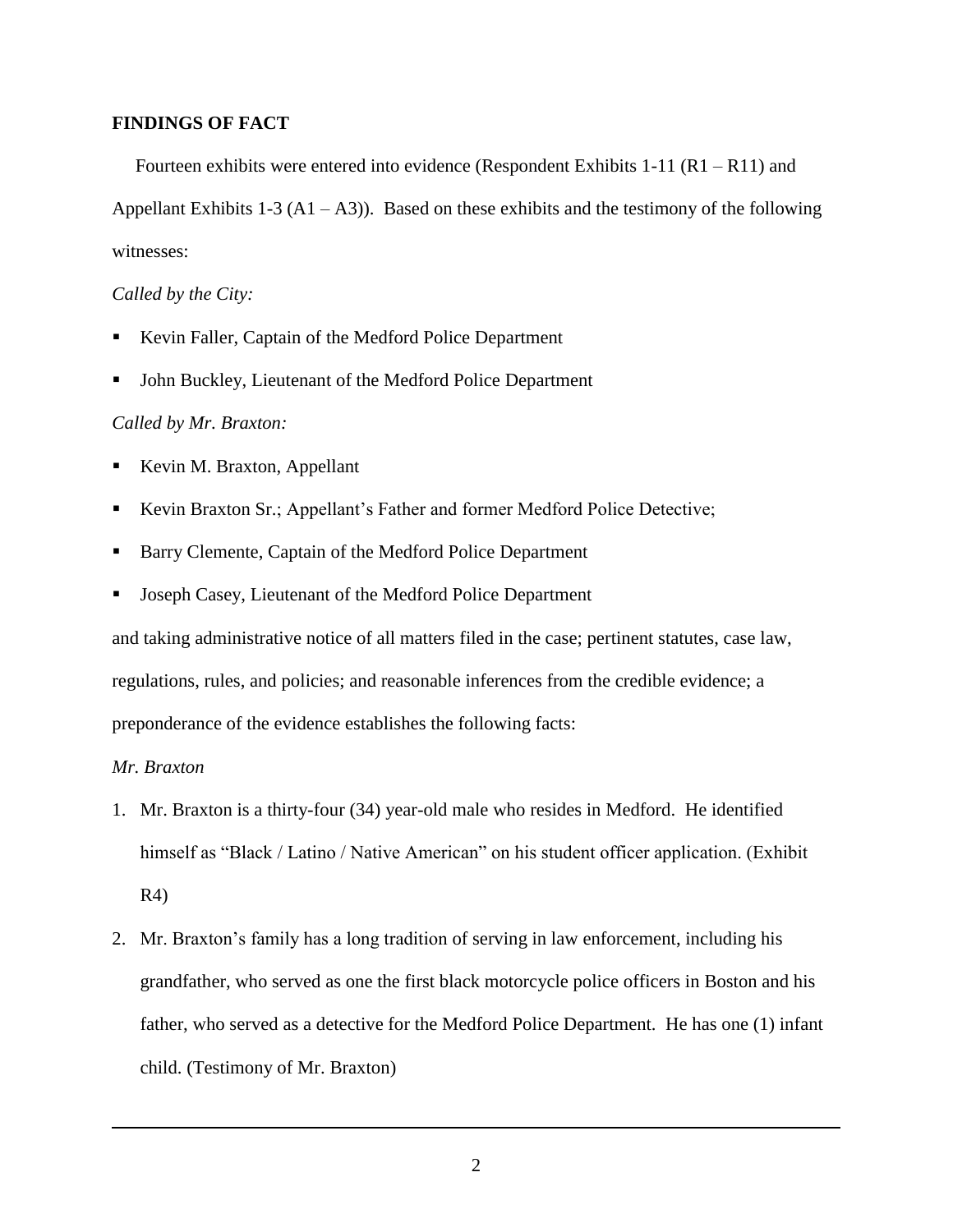- 3. Mr. Braxton's father worked for the MPD for thirty-five (35) years, and as a detective since 1990. He retired on December 31, 2017. (Testimony of Kevin Braxton, Sr.)
- 4. Mr. Braxton has been employed by the Transportation Security Administration (TSA) as a Security Officer since September 2015. (Testimony of Mr. Braxton and Exhibit R4)

## *2017 Hiring Process*

- 5. On March 25, 2017, Mr. Braxton took the civil service examination for police officer and received a score of 96. (Stipulated Fact)
- 6. On August 4, 2017, HRD established an eligible list of candidates for Medford Police Officer, upon which Mr. Braxton's name was included. (Stipulated Fact)
- 7. On September 14, 2017, the City received Certification No. 04958 from HRD, from which the City eventually appointed thirteen (13) candidates as Permanent Reserve Police Officers. (Stipulated Fact)
- 8. Mr. Braxton was ranked tenth  $(10<sup>th</sup>)$  on Certification No. 04958 and four (4) of the appointed candidates were ranked below him, resulting in a "bypass" of Mr. Braxton. (Stipulated Facts)
- 9. Of the nineteen (19) candidates considered for appointment, approximately six (6) were minorities. (Testimony of Lt. Casey)
- 10. Of the thirteen (13) candidates appointed, one (1) candidate was a minority (Asian). (Testimony of Lt. Casey)
- 11. Four (4) of the six (6) minority candidates, including Mr. Braxton, were bypassed for appointment. (Testimony of Lt. Casey)
- 12. The City's stated reasons for bypassing Mr. Braxton were: 1) Failure to submit application and required documents on time; 2) Poor Driving History; 3) Past Employment; 4) Failure to list Social Media site on Application; and 5) Oral Board Interview. (Exhibit R4)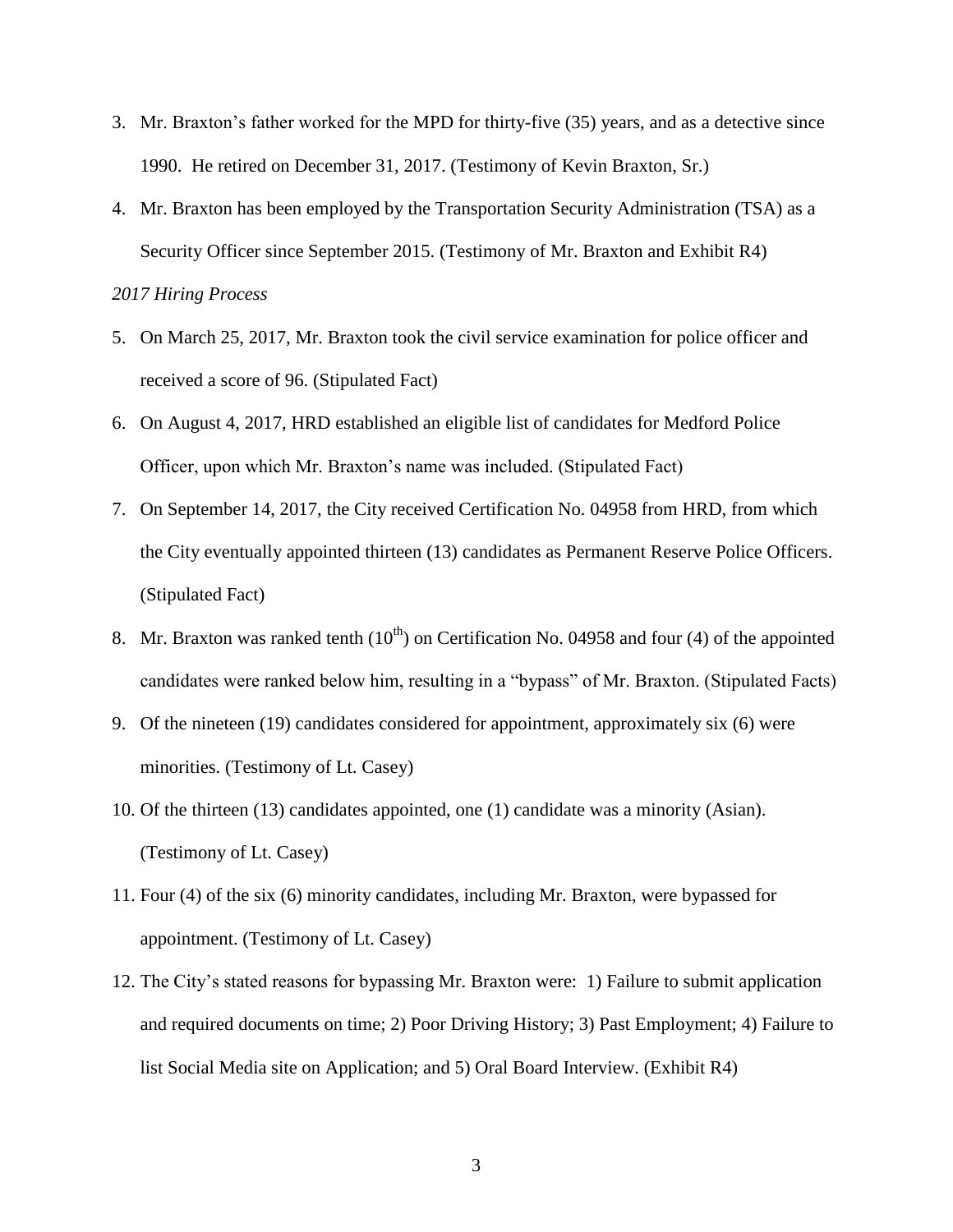#### *Failure to Submit Application and Required Documentation On Time*

- 13. All application packets were emailed to the candidates on September 26, 2017. (Exhibit R7)
- 14. The candidates were instructed to email a copy of their final packet no later than 4:30 P.M. on Thursday, October 5, 2017. A hard copy printout of the same packet was required to be turned in personally to Lt. Casey on October 5, 2017, between the hours of 8:30 A.M. and 4:30 P.M. (Exhibit R7)
- 15. Five (5) candidates, including Mr. Braxton and Candidate B, failed to meet the October 5<sup>th</sup> deadline. (Testimony of Lt. Casey)
- 16. When Candidate B failed to meet the deadline, his father, who is a Medford Police Officer, was contacted by the background investigator. Candidate B told the background investigator that he never received the email with the attached application. He was permitted to turn in his application on October  $10<sup>th</sup>$ , five days after the deadline. (Testimony of Lt. Buckley)
- 17. Mr. Braxton submitted his application in-hand to Lt. Casey on Thursday, October 5, 2017 at 9:40 P.M., approximately five (5) hours after the deadline. Mr. Braxton informed Lt. Casey that the delay was, in part, due to the birth of his child the prior weekend. The electronic copy of the application was submitted by Mr. Braxton the following day. (Testimony of Lt. Casey)

#### *Poor Driving History*

- 18. The MPD's background investigation report of Mr. Braxton states in part: "Mr. Braxton has a poor driving history that reflect numerous license suspensions, numerous 'responsible' findings, and several 'at fault' motor vehicle accidents. Mr. Braxton has had his license to operate a motor vehicle suspended five (5) times since 2006." (Exhibit R2)
- 19. Mr. Braxton's license was not suspended five (5) times. Rather, it appears that his license was suspended twice a decade ago for payment-related issues. (Exhibit A3)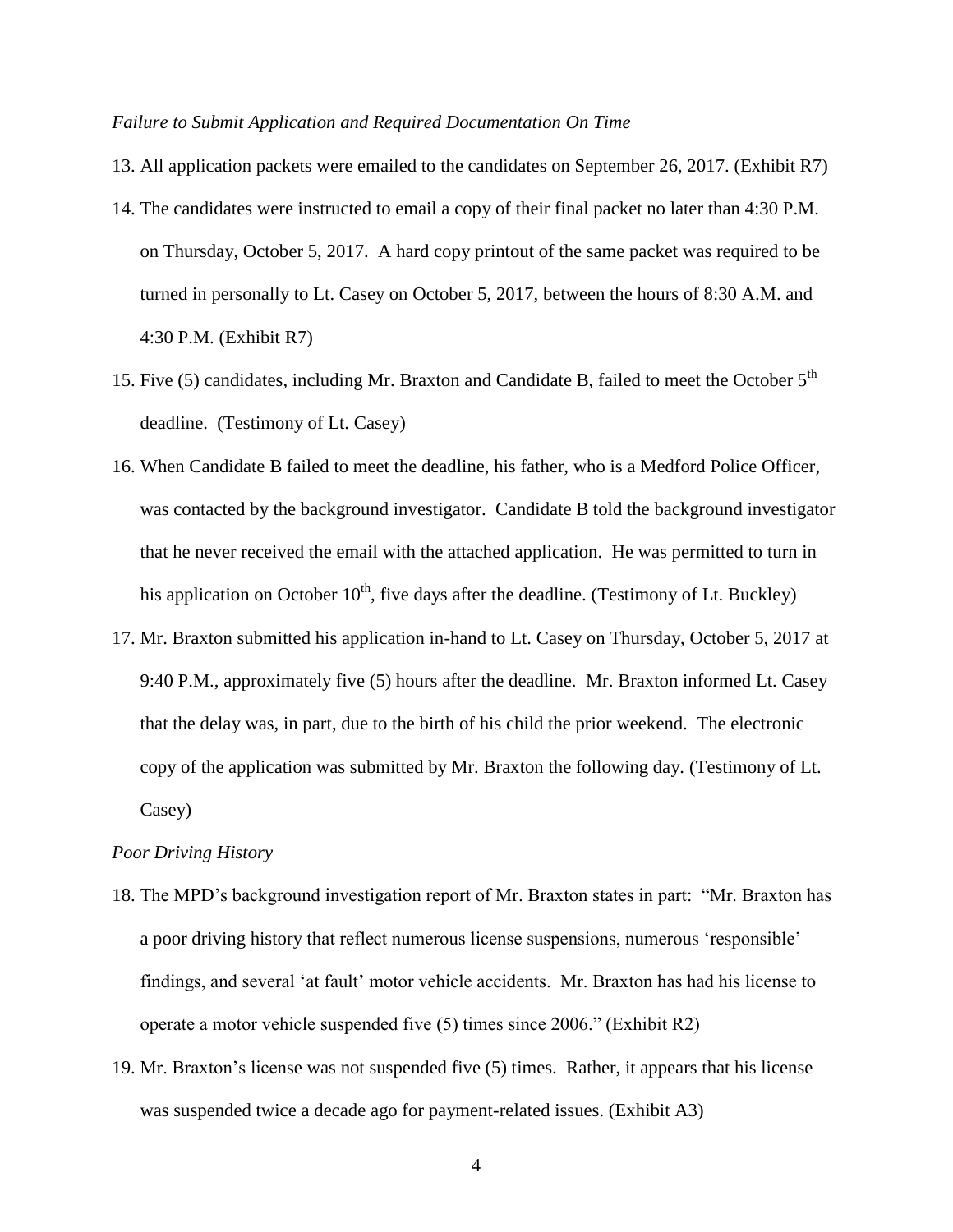20. In the past five (5) years, Mr. Braxton has had two (2) negative entries on his driving history: a citation for failing to yield in 2012 and a surchargeable accident in 2013. (Exhibit A3)

# *Past Employment*

- 21. The MPD concluded that Mr. Braxton's employment record "had concerns" due to: Mr. Braxton having held sixteen (16) jobs since 2004; discipline at his current TSA job for repeated tardiness; failure to report employment from 2013 at Home Depot; warnings for tardiness at two (2) other prior employers; and termination from an employer in 2010 for misuse of company equipment. (Exhibit R2)
- 22. Mr. Braxton has been employed full-time for the TSA at Logan Airport since September 2015. Prior to that, he was employed full-time as a residential counselor for two (2) years at a community health organization in Chelsea. He left that \$12.00 / hour job for a betterpaying job with the TSA. (Exhibit R2)
- 23. Mr. Braxton acknowledges that he forgot to list his part-time employment at Home Depot on the application. He subsequently provided the background investigator with his W-2 from Home Depot. (Testimony of Mr. Braxton)
- 24. Mr. Braxton worked for Trader Joe's in Cambridge in 2010. At times, the employee entrance door was locked upon arrival. Employees would bypass this entrance by entering through an opening near the conveyor belt. On one occasion when Mr. Braxton used this access point, a visiting Regional Vice President was present. Mr. Braxton was terminated, but received a six (6)-month severance payment. (Testimony of Mr. Braxton and Exhibit R5)
- 25. Mr. Braxton acknowledges that he was tardy for his current employment with the TSA on multiple occasions. He attributed the problem in part to a drawbridge between the employee parking lot and the airport. (Testimony of Mr. Braxton)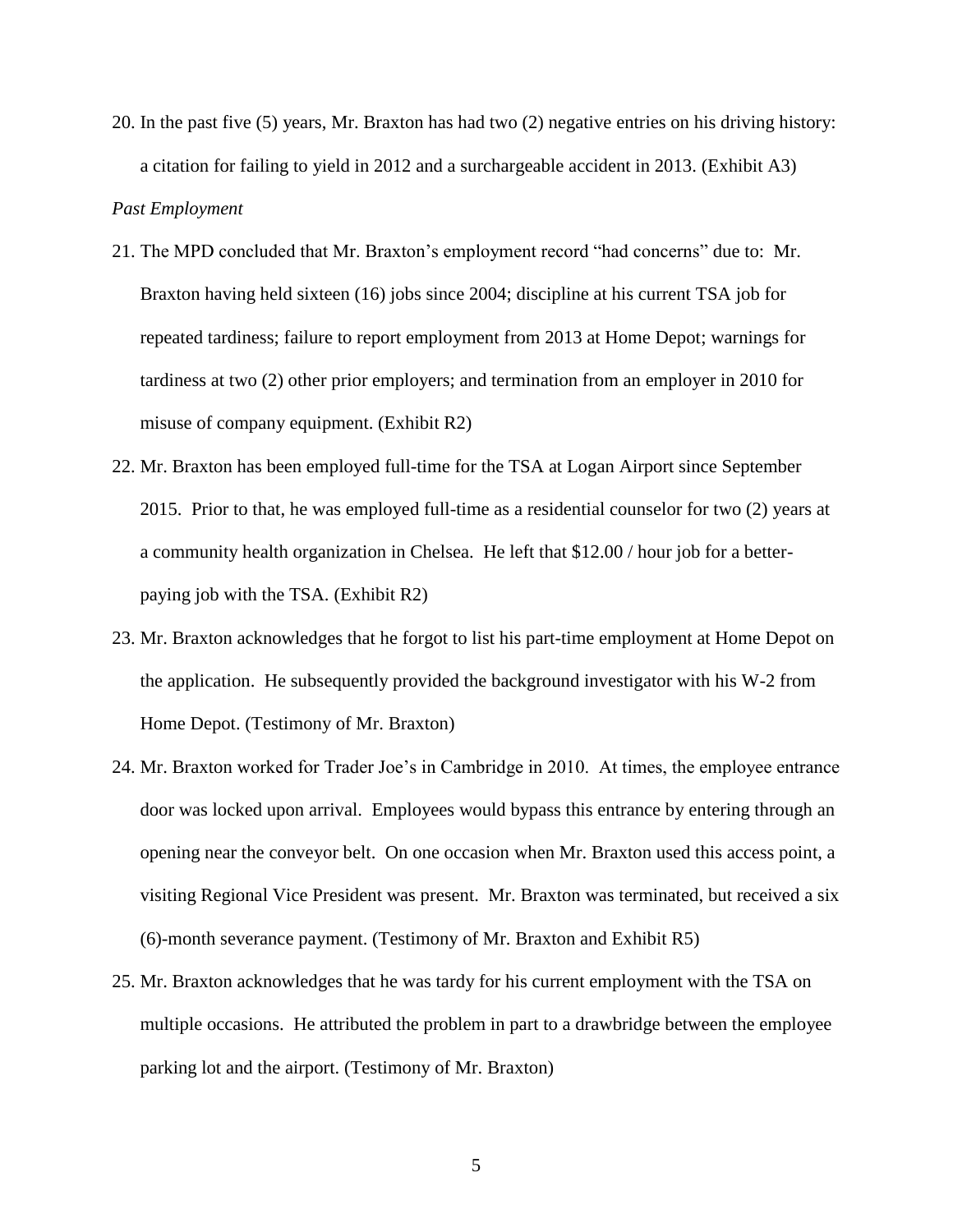- 26. Mr. Braxton's current supervisor at the TSA told MPD investigators that Mr. Braxton "is an excellent employee." She described him as a "mature person and a 'go to officer' when she needs assistance." Mr. Braxton had recently been recognized as employee of the month. (Exhibit R4)
- 27. The MPD background investigation contains five (5) paragraphs regarding a workers

compensation claim filed by Mr. Braxton while employed at the TSA, including detailed

medical information regarding Mr. Braxton's diagnosis (back injury, muscle spasms) and

treatment (physical therapy). (Exhibit R4)

*Failure to list Social Media site on Application*

28. The MPD's bypass reasons related to Mr. Braxton's social media account states:

"Mr. Braxton did not report that he had a Facebook account in his application. During his background investigation it was learned that he did in fact have a Facebook account. Upon searching the account, it was revealed that Mr. Braxton's Facebook profile image was that of President Donald Trump performing a Nazi salute while standing in front of a swastika.

Lt. John Buckley, background investigator for Mr. Braxton, spoke with Mr. Braxton about the image and the symbolism. Mr. Braxton [sic] [apparently should read: "Lt. Buckley"] recognized that while he may have anti-Trump sentiments, the imagery of Nazi salutes and symbols may evoke unwanted fear and strong emotional responses. Mr. Braxton agreed. As of this report, there is no longer a Facebook account for Mr. Braxton. Mr. Braxton was asked about this image at his Oral Board interview on October 18, 2017. Mr. Braxton admitted it was a poor choice and that is was not mean [sic] to be offensive." (Exhibit R2)

- 29. Mr. Braxton de-activated his Facebook account in February 2017, several months prior to completing his student officer application. (Testimony of Mr. Braxton and Exhibit A2)
- 30. In October 2016, the president of the Medford Police Patrolmen's Association admitted poor judgment after photographs of Medford officers (in uniform) are shown mockingly "arresting someone" dressed up as Hillary Clinton in an orange jumpsuit. The Patrolmen's Association also posted a photograph of three officers posing with someone dressed up as Donald Trump, with a Trump mask on. The caption said, "Making America GREAT again in West Medford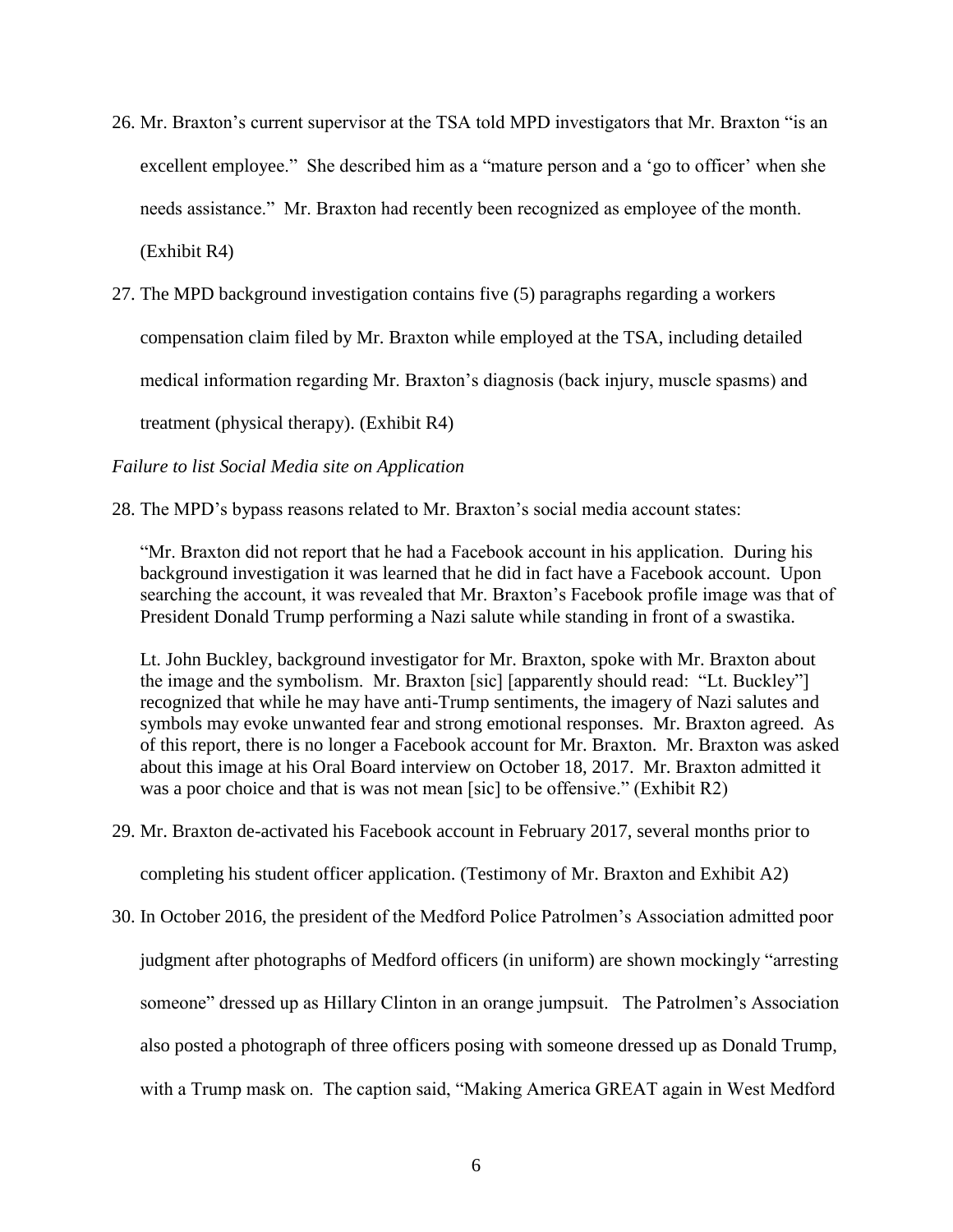Square!" The local union president acknowledged it was poor judgment on his part and took

the photographs down. (Exhibit A1)

# *Oral Board Interview*

31. The MPD's bypass reasons related to Mr. Braxton's interview stated:

"Mr. Braxton completed his Oral Board interview on October  $18<sup>th</sup>$ , 2017. The interview was conducted by Captain Barry Clemente, Captain Alan Doherty and Captain Keven Faller (video and notes on file). Mr. Braxton scored an overall average score of 20.167 (out of a possible score of 30). Mr. Braxton ranked tied for  $16<sup>th</sup>$  out of 19 candidates interviewed." (Exhibit R2)

32. Captain Doherty's General Comments regarding Mr. Braxton stated:

"Kevin was honest and forthright indicating that he as (sic) made some poor choices in life including too much alcohol and weed in his late teens and early 20s. Kevin is soft spoken serious (sic) and yet affable. Kevin loves music, the arts, camping and current events. He is married with a 3 mo old girl. He presented professionally and describes himself as a critical thinker. Kevin's lone negatives surround his tardiness in reporting to the workplace, his drivers history including payment defaults, and his social media facebook page offensive profile picture characterization. Kevin makes no excuses and owns his own characterized immaturity but claims it is in the past." (Exhibit R10)

33. Captain Clemente's General Comments regarding Mr. Braxton stated:

"Candidate early, dressed professionally. Has a back injury buy (sic) states it is fine. Candidate is growing up and taking responsibility for his actions. Has a newborn with his wife." (Exhibit R10)

34. Captain Clemente recommended that Mr. Braxton be appointed. (Testimony of Captain

Faller)

35. Captain Faller previously served as the supervisor of Mr. Braxton's father when he served as

a detective. Captain Faller once questioned Mr. Braxton, Sr. about how he could work

details, but call in sick for detective duty claiming a knee injury. (Testimony of Captain

Faller)

36. Captain Faller, with the approval of the Police Chief, removed Mr. Braxton's father from the

Detective division due to a sick time usage issue. (Testimony of Captain Faller)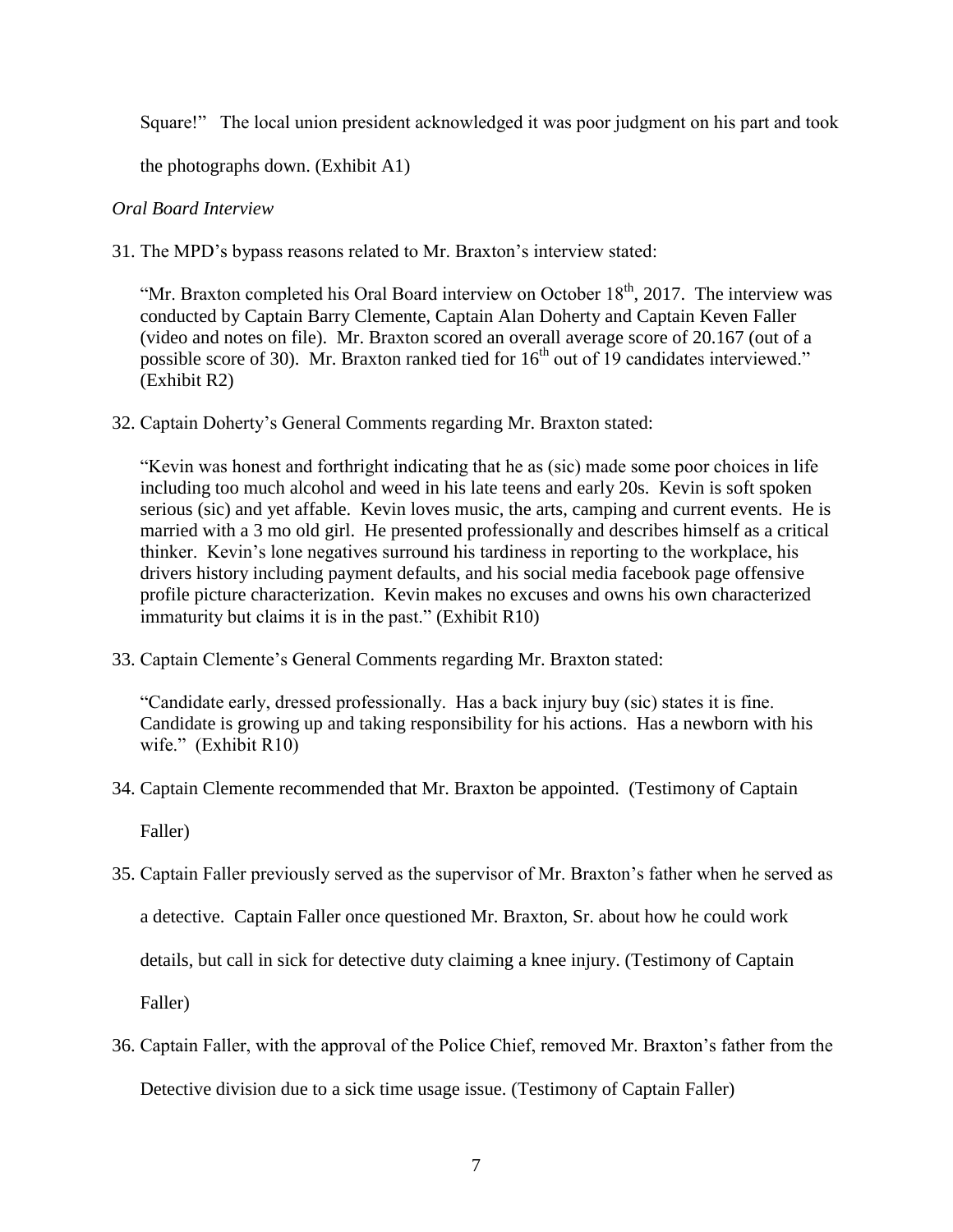37. Captain Faller's rating of the Appellant was the lowest of the three (3) interview panelists.

His General Comments regarding Mr. Braxton stated:

"Dressed Professional. Hard time answering numerous questions. Issues with driving history and job history." (Exhibit R10)

# *Legal Standard*

The fundamental purpose of the civil service system is to guard against political

considerations, favoritism, and bias in governmental hiring and promotion. The commission is

charged with ensuring that the system operates on "[b]asic merit principles." Massachusetts

Assn..Of Minority Law Enforcement Officers v. Abban, 434 Mass. 256, 259 (2001), citing

Cambridge v. Civil Serv. Comm'n., 43 Mass.App.Ct. 300, 304 (1997).

''Basic merit principles'', means:

"(a) recruiting, selecting and advancing of employees on the basis of their relative ability, knowledge and skills including open consideration of qualified applicants for initial appointment; (b) providing of equitable and adequate compensation for all employees; (c) providing of training and development for employees, as needed, to assure the advancement and high quality performance of such employees; (d) retaining of employees on the basis of adequacy of their performance, correcting inadequate performance, and separating employees whose inadequate performance cannot be corrected; (e) assuring fair treatment of all applicants and employees in all aspects of personnel administration without regard to political affiliation, race, color, age, national origin, sex, marital status, handicap, or religion and with proper regard for privacy, basic rights outlined in this chapter and constitutional rights as citizens, and; (f) assuring that all employees are protected against coercion for political purposes, and are protected from arbitrary and capricious actions." G.L. c. 31, § 1.

Personnel decisions that are marked by political influences or objectives unrelated to merit standards or neutrally applied public policy represent appropriate occasions for the Civil Service Commission to act. Cambridge at 304. The issue for the Commission is "not whether it would have acted as the appointing authority had acted, but whether, on the facts found by the commission, there was reasonable justification for the action taken by the appointing authority in the circumstances found by the commission to have existed when the Appointing Authority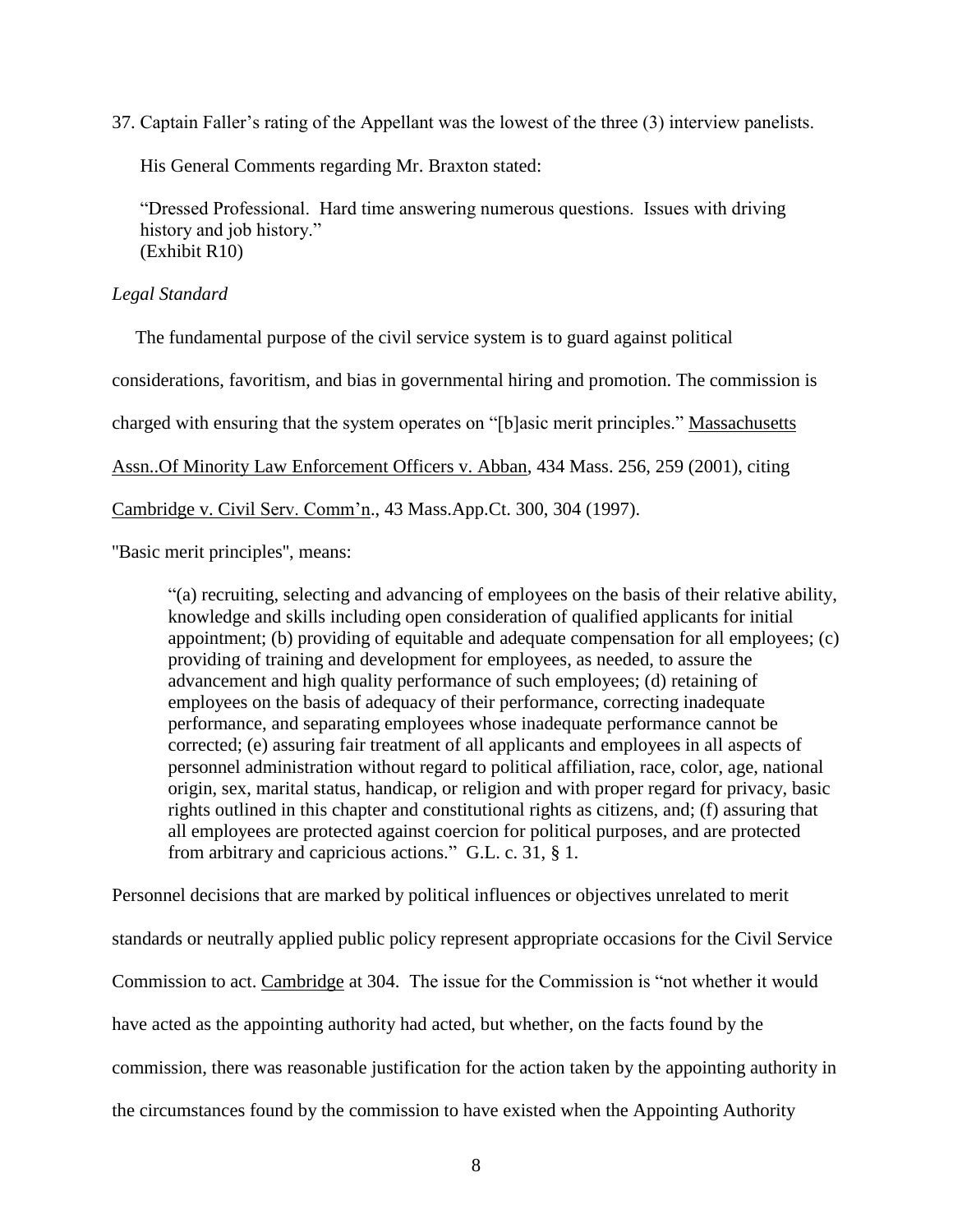made its decision. Watertown v. Arria, 16 Mass.App.Ct. 331, 332 (1983). *See*, Commissioners of Civil Service v. Municipal Ct. of Boston, 369 Mass. 84, 86 (1975) and Leominster v. Stratton, 58 Mass.App.Ct. 726, 727-728 (2003).

 The Commission's role, while important, is relatively narrow in scope: reviewing the legitimacy and reasonableness of the appointing authority's actions. City of Beverly v. Civil Service Comm'n, 78 Mass.App.Ct. 182, 189, 190-191 (2010) citing Falmouth v. Civil Service Comm'n, 447 Mass. 824-826 (2006), and ensuring that the appointing authority conducted an "impartial and reasonably thorough review" of the applicant. The Commission owes "substantial deference" to the appointing authority's exercise of judgment in determining whether there was "reasonable justification" shown. Beverly citing Cambridge at 305, and cases cited. "It is not for the Commission to assume the role of super appointing agency, and to revise those employment determinations with which the Commission may disagree." Town of Burlington v. McCarthy, 60 Mass.App.Ct. 914, 915 (2004).

#### *Analysis*

 As stated in the findings, of the nineteen (19) candidates considered for appointment, approximately six (6) were minorities. Of the thirteen (13) candidates appointed, only one (1) candidate was a minority (Asian). Four (4) of the six (6) minority candidates, including Mr. Braxton, were bypassed for appointment. I have weighed the proffered justifications for bypass here carefully to ensure that the decision making was in accordance with basic merit principles. See Malloch v. Town of Hanover & others, 472 Mass. 783 (2015) citing Massachusetts Ass'n of Minority Law Enforcement Officers v. Abban, supra at 264.

 After carefully weighing the proffered reasons for bypass, I have concluded that the City has not shown, by a preponderance of the evidence, that there was reasonable justification to bypass Mr. Braxton for appointment as a reserve police officer.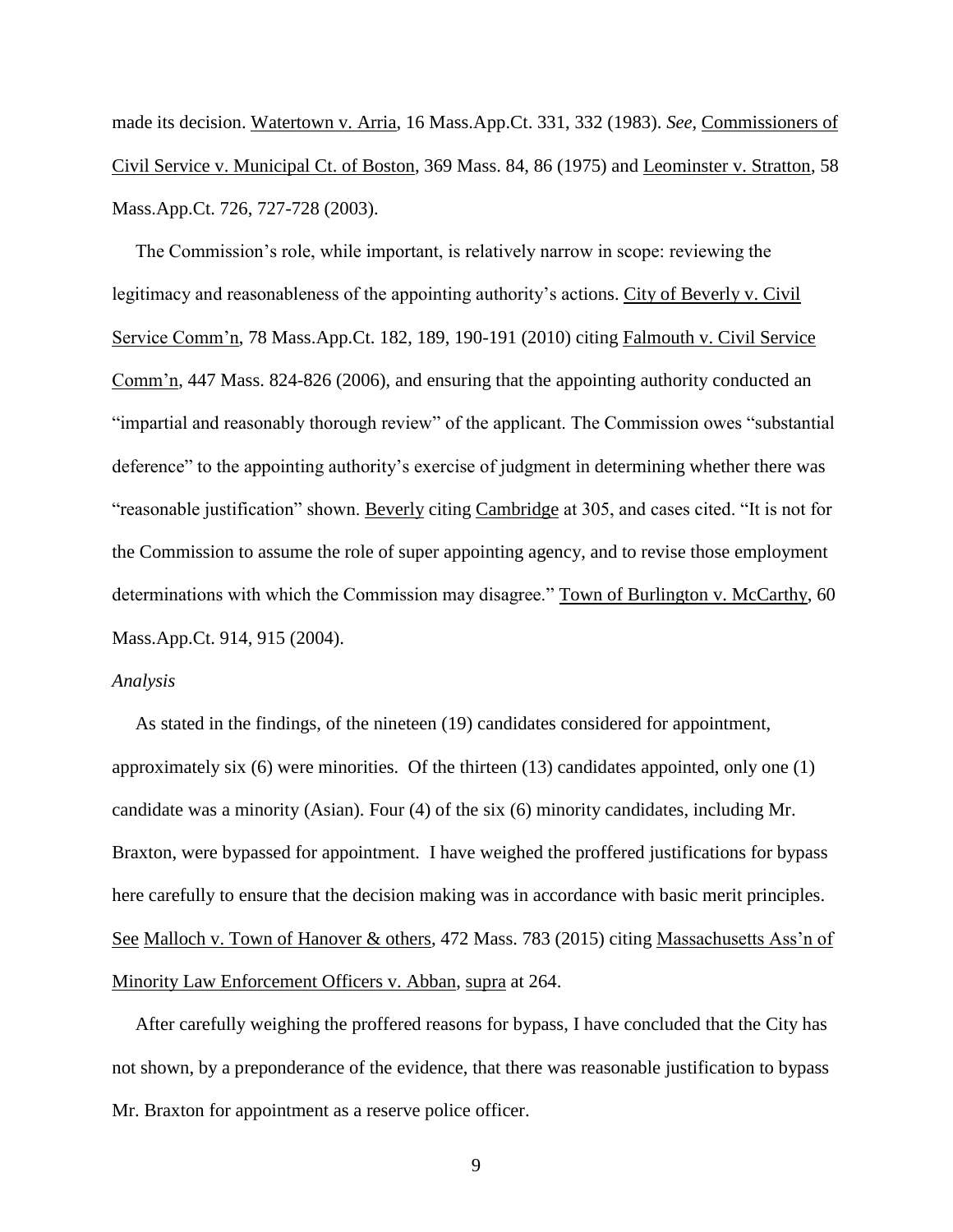First, the City acknowledges that at least one appointed candidate was not only permitted to submit his application for employment five (5) days late, but that the background investigator contacted that candidate's father, a Medford police officer, to inquire why the application hadn't been submitted as of the deadline. This type of professional courtesy suggests an uneven playing field among candidates and undermines the City's argument that receiving Mr. Braxton's application five (5) hours after the deadline was a valid reason for bypass.

 Second, the City just got it wrong regarding Mr. Braxton's driving history. His license was not suspended five times. Rather, it appears that his license was suspended on two (2) occasions over a decade ago for payment-related reasons. His driving record over the past five years, which is the most relevant, includes one (1) surchargeable accident and one citation for a failure to yield. There were no negative entries on Mr. Braxton's driving history for the four (4) most recent years. This record, when viewed in the proper context, does not provide a reasonable justification for bypass.

 Third, while the City has raised legitimate concerns regarding parts of Mr. Braxton's employment history, including tardiness with his current employer, it appeared that the City was attempting to paint a somewhat inaccurate picture of Mr. Braxton, referencing his "sixteen (16) jobs since 2004". Mr. Braxton acknowledges that he was unsure of his career path during his later teens and early 20s, but became more focused in his late 20s. He has been employed fulltime for the TSA since September 2015, where he had recently been recognized as employee of the month. He stuck with a \$12/hour job at a community health center for two (2) years prior to that, leaving only to secure a higher paying job to support himself and his family. Again, when viewed in the proper context, and given the appropriate scrutiny that is warranted here, the City has not shown that this is a valid reason to bypass Mr. Braxton for appointment.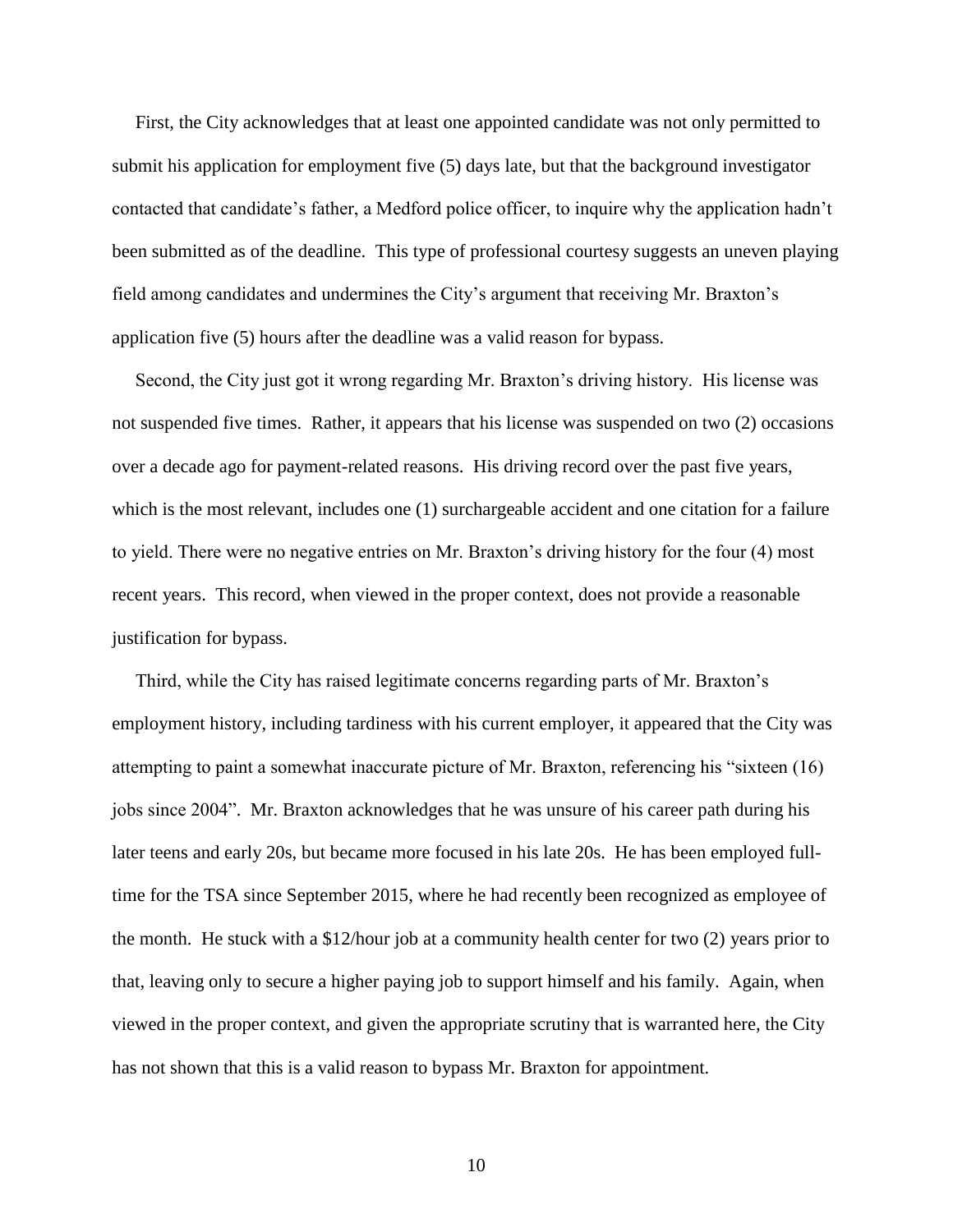Fourth, the purported concerns regarding the Facebook posting appears to be a lot about nothing. I credit Mr. Braxton's testimony that he had de-activated his Facebook account several months before he even took the civil service examination for police officer. Further, the prior posting, discovered by the MPD, appears to fall squarely in the category of a matter of public concern where Mr. Braxton was exercising his First Amendment right to criticize a political figure. Upon being informed that the posting had been discovered, Mr. Braxton promptly reactivated his Facebook account for the sole purpose of deleting the posting, after which he deactivated the account again.

 Finally, while the Commission, and prior judicial decisions, has firmly established the permissibility of inherently subjective interviews to screen applicants, the Commission is charged with ensuring that those interviews are fair and impartial. Here, one of the three interview panelists recommended Mr. Braxton for appointment. Of the remaining two (2) panelists, one (1) of them had formed negative opinions about Mr. Braxton's father, a former Medford police detective. I reviewed the entirety of Mr. Braxton's recorded interview. As alluded to by one of the panelists, Mr. Braxton has a rather quiet demeanor. He appears to collect this thoughts before answering each question, at times resulting in awkward moments of silence where rapid fire answers are more common. However, even considering the subjective nature of the interview process and the deference due to the Appointing Authority, it was difficult to see the justification for the unusually low rating by the one (1) panelist who had a prior negative opinion of Mr. Braxton's father. To me, this raised real questions regarding whether Mr. Braxton's interview performance, standing alone, could justify the City's decision to bypass him for appointment.

 For all of the above reasons, I believe that limited relief is warranted here to ensure that Mr. Braxton receives one (1) additional consideration for appointment.